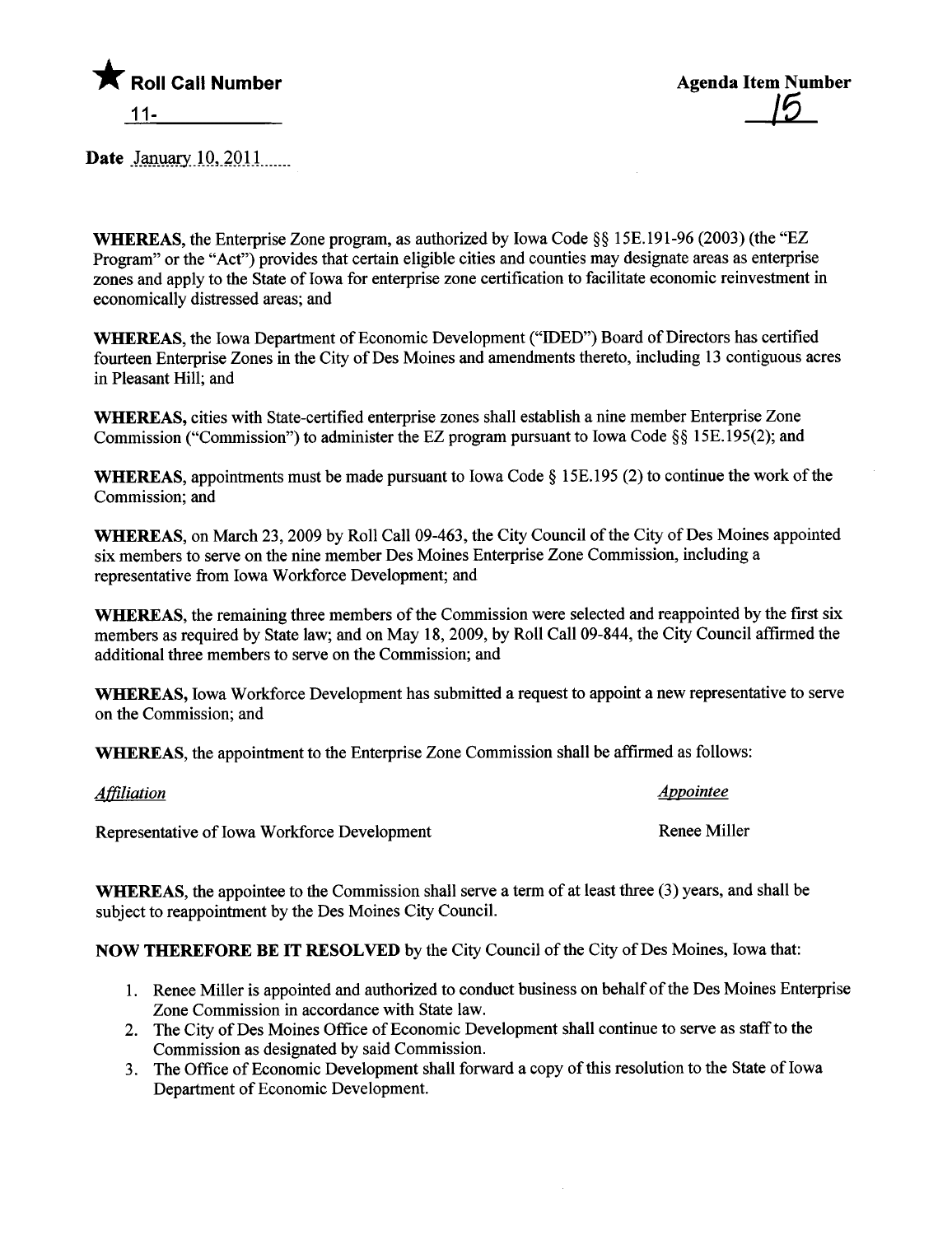

Agenda Item Number  $\epsilon$ 

Date January 10, 2011

(Council Communication No.  $11-\frac{1000}{8}$  attached)

APPROVED AS TO FORM:  $\epsilon$ Michael F. Kelley, Assistant City Attorney

Moved by \_\_\_\_\_\_\_\_\_\_\_\_\_\_\_\_\_\_\_\_\_\_\_to adopt.

| <b>COUNCIL ACTION</b> | <b>YEAS</b>  | <b>NAYS</b> | <b>PASS</b> | <b>ABSENT</b>                                                                                        | <b>CERTIFICATE</b>                                                                            |  |
|-----------------------|--------------|-------------|-------------|------------------------------------------------------------------------------------------------------|-----------------------------------------------------------------------------------------------|--|
| <b>COWNIE</b>         |              |             |             |                                                                                                      |                                                                                               |  |
| <b>COLEMAN</b>        |              |             |             |                                                                                                      | I, Diane Rauh, City Clerk of said City hereby                                                 |  |
| <b>GRIESS</b>         |              |             |             | certify that at a meeting of the City Council of<br>said City of Des Moines, held on the above date, |                                                                                               |  |
| <b>HENSLEY</b>        |              |             |             |                                                                                                      | among other proceedings the above was adopted.                                                |  |
| <b>MAHAFFEY</b>       |              |             |             |                                                                                                      |                                                                                               |  |
| <b>MEYER</b>          |              |             |             |                                                                                                      | IN WITNESS WHEREOF, I have hereunto set my<br>hand and affixed my seal the day and year first |  |
| <b>MOORE</b>          |              |             |             | above written.                                                                                       |                                                                                               |  |
| <b>TOTAL</b>          |              |             |             |                                                                                                      |                                                                                               |  |
| <b>MOTION CARRIED</b> |              |             |             | <b>APPROVED</b>                                                                                      |                                                                                               |  |
|                       |              |             |             |                                                                                                      |                                                                                               |  |
|                       | <b>Mayor</b> |             |             |                                                                                                      | City Clerk                                                                                    |  |